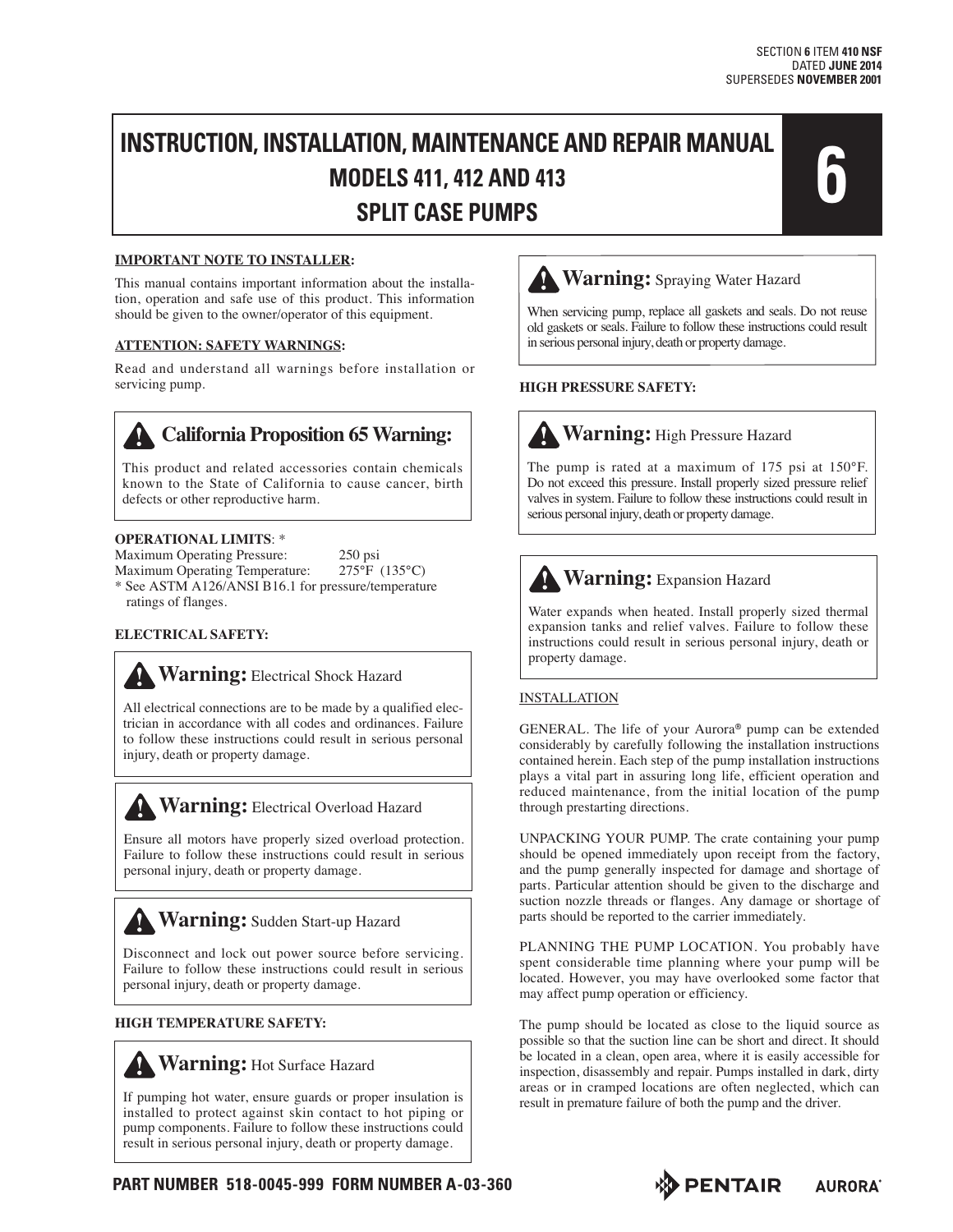FOUNDATION. The foundation for your pump must be sufficiently rigid to absorb any vibration and stress encountered during pump operation. A raised foundation of concrete is preferable for most floor mounted pumps. The raised foundation assures a satisfactory base, protects against flooding, simplifies moisture drainage, and facilitates keeping the area clean.

Your pump should be firmly bolted to the foundation, whether it is a raised concrete base, steelwork wall, or structural member. The mounting bolts or lag screws should be accurately located per the applicable Aurora® dimension sheet. *Refer to Fig. 1.*

LEVELING THE PUMP. Leveling the pump will require enough shims to support the baseplate near the foundation bolts and at any points of the baseplate carrying a substantial weight load. The shims should be large enough to allow a gap of 3/4" to 1-1/2" between the baseplate and foundation for grouting.

INITIAL ALIGNMENT OF THE FLEXIBLE COUPLING.

The pump and driver were accurately aligned at the factory. However, it is impossible to maintain this alignment during shipping and handling. Therefore it will be necessary for you to realign the pump and driver. Flexible couplings are not universal joints. They should not be used to compensate for misalignment of the pump and motor shafts. Their function is to transmit power from the driver to the pump while compensating for thermal expansion and shaft end movement. The coupling faces should be far enough apart so that they do not make contact when the motor shaft is forced to the limit of the bearing clearance toward the pump shaft.

In order to properly align the coupling, you will need a taper gauge or set of feeler gauges and a straight edge.

There are two types of misalignment encountered with flexible couplings: angular misalignment, in which the shafts are not parallel, and parallel misalignment where the shafts are parallel but not on the same axis.

To check angular alignment, insert a feeler gauge or taper gauge at any four places 90° apart around the coupling halves. Insert shims under the driver feet until the same reading is obtained at all four checkpoints. The pump and driver will then be in angular alignment.

To check parallel alignment, a straight edge should be held against the edges of the coupling halves at any four places 90° apart around the coupling. The straight edge should be parallel to the pump and driver shafts at all times. Insert shims until the straight edge lies flat against both coupling halves at all four checkpoints. The pump and driver will then be in proper parallel alignment. *Refer to Fig. 2.*



Figure 1. Foundation for frame mounted pumps.

SUCTION PIPING. The suction piping should be short, but no less than ten pipe diameters in length, and direct with as few elbows and fittings as possible to keep head loss, from friction, at a minimum. However, the suction pipe should provide a minimum uninterrupted length, equal to ten pipe diameters, to the pump suction flange. A horizontal suction line should have a gradual rise to the pump and pass under any interfering piping.

The suction pipe diameter should be at least the same diameter as the suction nozzle on the pump, and preferably larger. Use of a smaller diameter pipe will result in loss of head due to friction. All joints must be tight to maintain prime on the pump.

REDUCERS. Eccentric reducers should be installed directly at the suction nozzle, with the taper at the bottom to prevent air pockets from forming. Straight taper reducers should never be used in a horizontal suction line because of the air pocket that is formed at the leg of the reducer and the pipe. *Refer to Fig. 3.*

ELBOWS. Long radius elbows should be used in place of standard elbows wherever possible because of their superior flow characteristics. For instance, head loss in a standard four inch elbow is equivalent to the head loss in a piece of pipe 11 feet long, while the head loss in a long radius elbow is approximately half as much. Elbows should not be used at the suction nozzle, but if it is unavoidable, they should be installed in a vertical position. Elbows installed in any position at the suction nozzle have a tendency to distribute the liquid unevenly in the impeller chamber, causing a reduction in capacity, and creating an undesirable thrust condition. *Refer to Fig. 4.*



Figure 2. Flexible coupling alignment.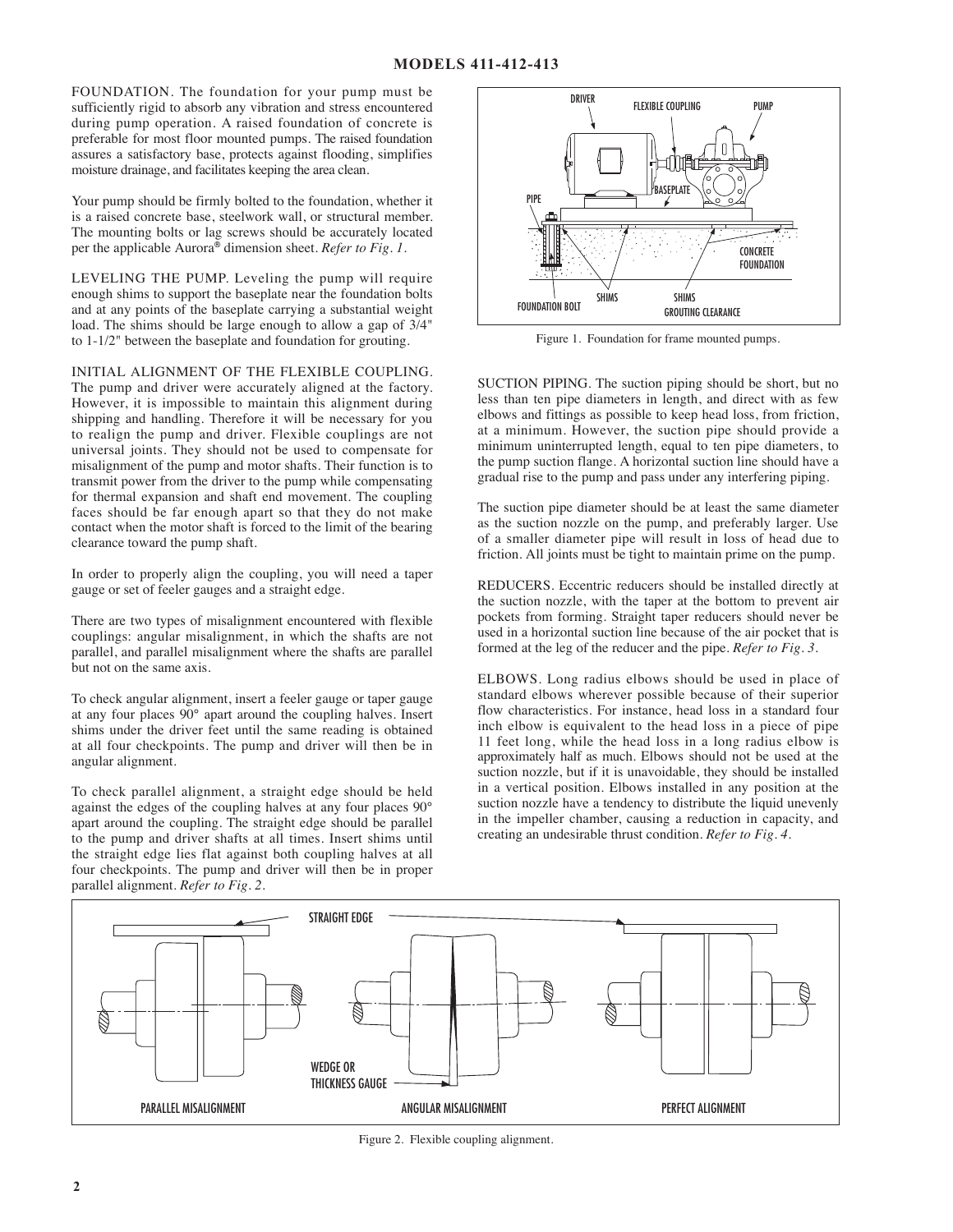

Figure 3. Installation of tapered reducers.

GROUTING THE INSTALLATION. Grouting the baseplate prevents lateral movement of the baseplate and improves the vibration absorbing characteristics of the foundation by increasing its mass. A wooden dam should be constructed around the baseplate to contain the grout while it is being poured. The dam can be built tight against the baseplate or slightly removed from it as desired.

The entire baseplate should be completely filled with a nonshrinkable type grout. The grout should be puddled frequently to remove any air bubbles from the grout.

DISCHARGE PIPING. Discharge piping should also be short and direct as possible, with few elbows and fittings, to reduce head loss from friction.

PIPE. The discharge pipe diameter should be the same as, or larger than, the discharge nozzle diameter. The size of discharge pipe to be used is dependent upon the application.

 DISCHARGE VALVES. The discharge piping should include a check valve and a gate valve. The check valve should be located between the gate valve and the pump. If an increaser is used in the discharge piping, the increaser should be installed between the pump nozzle and the check valve. The check valve protects against a reverse flow of the liquid if the driver fails. *Refer to Fig. 5.*

The gate valve is used in the priming operation, as a throttling valve to control pump volume and to shut down the pump for inspection and maintenance.



Figure 5. Gate valve and check valve.

ELECTRICAL WIRING. Normally, your pump will be supplied with an attached drive motor. The motor should be wired in accordance with the wiring diagram found on the motor nameplate. Be sure the voltage, frequency and phase of your power supply corresponds with the nameplate data. It is advisable to provide a separate switch and overload protection for your pump motor to protect against power failure in some other area. Conversely, if the pump motor develops electrical problems, it will be isolated from other equipment.

PRESTARTING INSTRUCTION. The coupling halves should be connected. Prior to connection, however, the drive motor should be started to make sure the direction of rotation is the same as the direction indicated by the arrow on the pump casing.



Figure 4. Installation of elbows.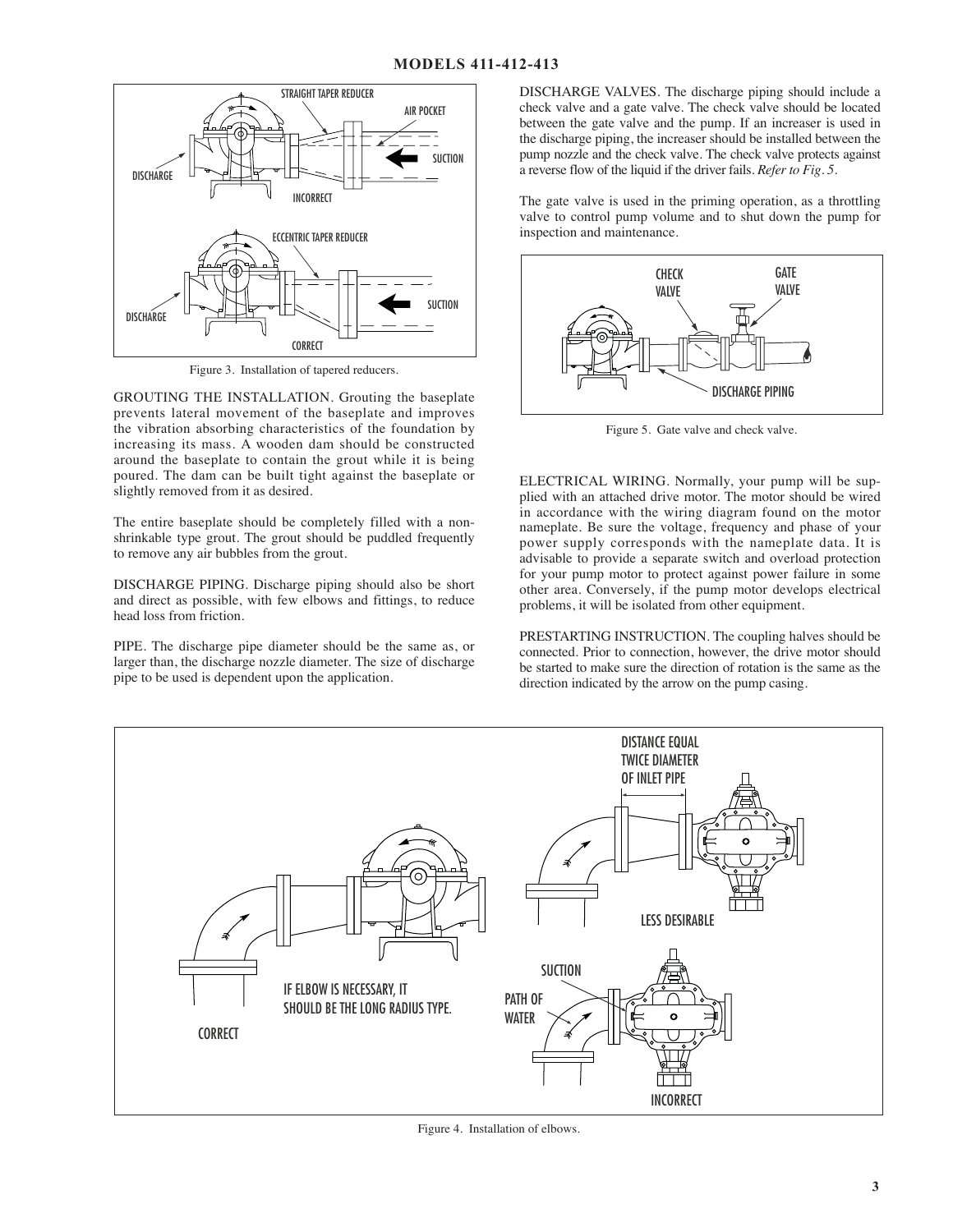## **CAUTION**

Do not operate the pump without liquid. Pump seals or packing depend on the liquid being pumped for lubrication.

Be sure the pump is primed and that no air exists in the suction pipe and pump casing.

#### MAINTENANCE

Your Aurora® pump requires no maintenance other than periodic inspection, lubrication and occasional cleaning. The intent of inspection is to prevent breakdown, thus obtaining optimum service life. The motor may require lubrication. The motor manufacturer's recommendation should be followed. For all of the split case pump models, regreasable bearings are standard. Oil lubrication is optional on the 431B pumps.

Regreasable bearings will require periodic lubrication and can be accomplished by using the zerk or lubrication fittings in the cartridge cap. Lubricate the bearings at regular intervals using a grease of high quality. Aurora recommends Chevron SRI No. 2 grease with a polyurea thickener. However, most major brands of Grade No. 2 ball bearing grease are satisfactory for pumps operating in both wet and dry locations. Mixing of different brands of grease should be avoided due to possible chemical reactions between the brands which could damage the bearings. Accordingly, avoid grease of vegetable or animal base which can develop acids, as well as grease containing rosin, graphite, talc and other impurities. Under no circumstances should grease be reused.

Overlubrication should be avoided as it may result in overheating and possible bearing failure. Under normal application, adequate lubrication is assured if the amount of grease is maintained at 1/3 to 1/2 the capacity of the bearing and adjacent space surrounding it.

In dry locations, each bearing will need lubrication at least every 4,000 hours of running time or every 6 to 12 months, whichever is more frequent. In wet locations the bearings should be lubricated at least after every 2,000 hours of running time or every 4 to 6 months, whichever is more frequent. A unit is considered to be installed in a wet location if the pump and motor are exposed to dripping water, to the weather, or to heavy condensation such as is found in unheated and poorly ventilated underground locations.

Oil lubricated bearings are optional on Model 431B pumps. A fixed oil level is maintained with the bearing cartridge by an oiler which allows visual indications of reserve oil.

At initial installation and before starting, a unit that has been shut down for repairs or for any extended length of time, run enough 10W-20 weight motor oil through the oiler to maintain a constant oil level to ensure that the bearing will never be without an oil supply. Oil will have to be added at intervals to maintain a constant level in the oiler. This interval can be determined only by experience.

Under working conditions, oil will break down and need to be replaced at regular intervals. The length of these intervals will depend on many factors. Under normal operation, in clean and dry locations, the oil should be changed about once a year. However, when the pump is exposed to dirt contamination, high temperatures (200°F or above) or a wet location, the oil may have to be changed every 2 to 3 months.

At times it may be necessary to clean the bearings due to accumulated dirt or deteriorated lubricants. This can be accomplished by flushing the bearing with a light oil heated 180 to 200ºF while rotating it on a spindle. Wipe the bearing housing with a clean rag soaked in a cleaning solvent and flush all surfaces.

Dry bearing thoroughly before relubricating. Compressed air can be used to speed drying, but care should be taken not to let bearings rotate while being dried.



Use normal fire caution procedures when using any petroleum cleaner.

The motor that drives your Aurora pump may or may not require lubrication. Consult the manufacturer's recommendations for proper maintenance instructions.

#### **REPAIRS**

The pump may be disassembled using the illustrations and text provided. Although complete disassembly is covered, it will seldom be necessary to completely disassemble your Aurora pump.

The illustrations accompanying the disassembly instructions show a Model 411 pump at various stages of disassembly. The illustrations are intended to aid in the correct identification of the parts mentioned in the text.

*Refer to Figure 6 that illustrates the various pump models described in this manual.*

Inspect removed parts at disassembly to determine if they can be reused. Cracked castings should never be reused. All optional packing and gaskets should be replaced at reassembly simply as a matter of economy. They are much less expensive to replace routinely than to replace singly as the need arises. In general it is economical to return to the manufacturer for repair to the motor and motor controller.

#### **DISASSEMBLY**

Disassemble only what is needed to make repairs or accomplish inspection. Proceed to disassemble the pump as follows:



Figure 6. The models shown above are single stage pumps in various mounting configurations.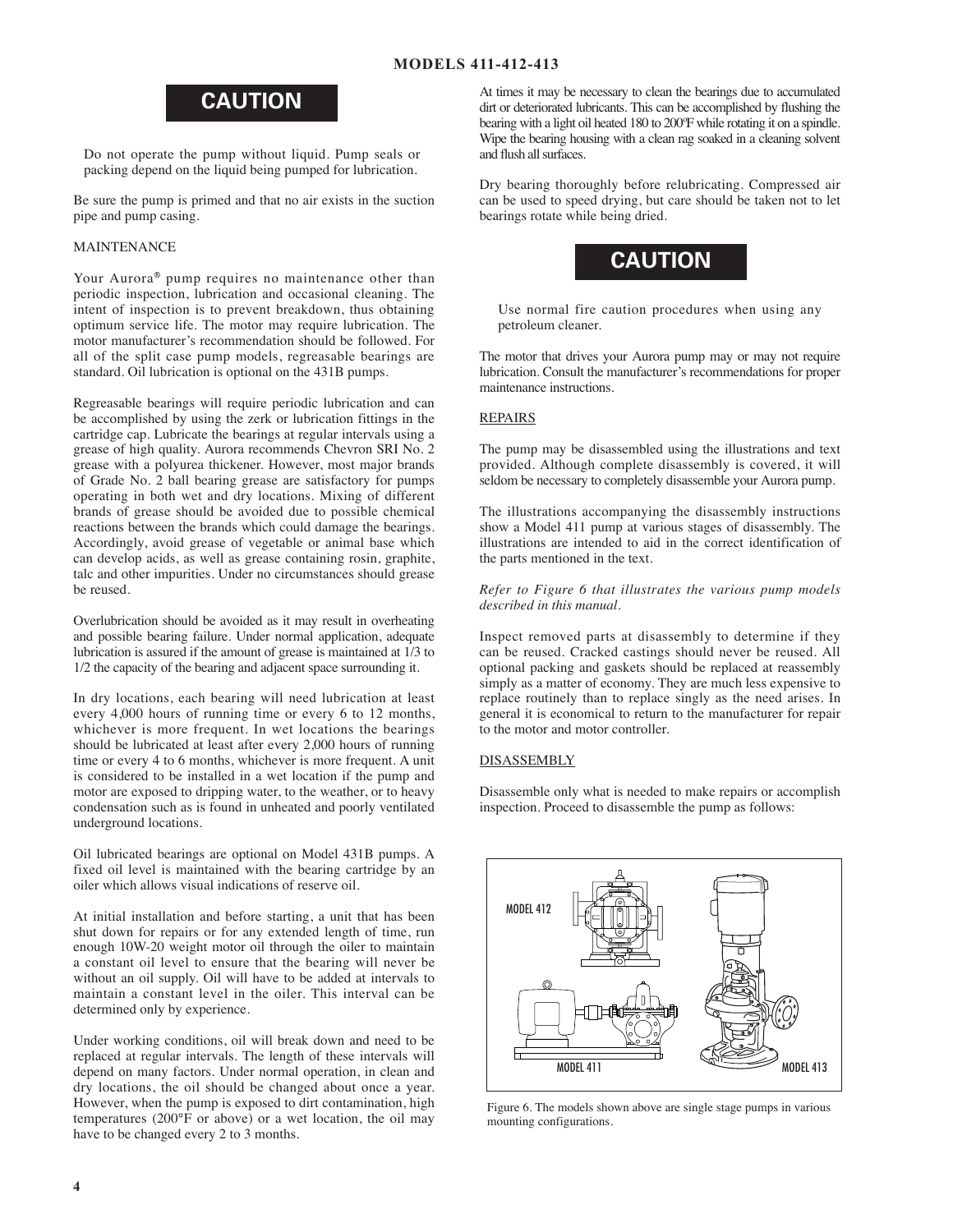- 1. Break electrical connections to motor or take other steps needed to prevent drive unit from being unintentionally energized during disassembly.
- 2. Close such valves or flow-control devices necessary to make certain flow of liquid will not take place during disassembly.

#### NOTE

Discharge and suction piping need not be disturbed unless complete pump assembly is to be removed.

- 3. Drain liquid from pump by removing plugs (1 and 2). Disconnect any flushing, cooling, bypass lines that are connected to parts that will be removed.
- 4. Loosen and remove capscrews (6) securing casing half (8) to remainder of pump assembly.

#### NOTE

If pump being disassembled is size 4 x 5 x 11 or larger, remove capscrews (7) also before attempting to separate casing halves.

5. Make certain all securing capscrews are removed, then carefully remove casing half (8) using hoist or crane with a sling attached around cast hooks on the casing and under the casing. *Refer to Fig. 8.*



Use extreme care when casing comes loose that it does not drop out of sling as this would cause extensive damage to other components of pump.

- 6. Remove gasket (9) and scrape mating surfaces of casing halves to remove pieces of gasket that have adhered in separation. Take care not to scratch or mar mating surfaces.
- 7. On Models 411 and 413, loosen flexible coupling and slide the halves apart. On pump Model 412 remove flexible shafting.
- 8. Remove four capscrews (25) securing two bearing caps (26). Lift off bearing caps (26) and pins (27). Mark caps to ensure correct replacement and orientation on the respective bearing arms.
- 9. Loosen and remove four nuts (18), washers (19) and gland clamps (20), securing split halves of two packing glands (21). Remove four swing bolts (22).
- 10. Assuming that further work is required on shaft and impeller assembly, use properly secured rope and hoist or crane as required to lift it from casing half  $(69)$  single stage



Figure 8. Casing half removed.



Figure 9. Rotating element removed from casing half.

and (74) two stage and place it on a suitable bench or work surface. *Refer to Fig. 9.*



Take care not to dent or damage impeller and/or other parts. Use of a supporting cradle or work stand is recommended. *Refer to Fig. 10.*



Figure 10. Element placed in a protective cradle for further disassembly.

#### **NOTE**

Disassembly procedure from this point covers pumps having standard packing. If pump has mechanical seals, refer to specific instructions.

- 11. Remove and discard rings of packing (23). Replacement with new packing is recommended whenever pump is disassembled.
- 12. Slip off flexible coupling half or flexible shafting from shaft  $(65)$  single stage or  $(71)$  two stage, and remove key  $(24)$ . If preferred. the key may be removed by carefully tapping it from outer end with a brass drift or similar nonmarring tool, using a small hammer.
- 13. Remove two casing wearing rings (28).
- 14. Remove zerks (10) and pipe plugs (12) from cartridge caps (32 and 42).
- 15. Loosen and remove four capscrews (31) from cartridge cap (32). The outboard shaft end protector (29) may be removed from its recess in the outboard cartridge cap if necessary. Remove retainer ring (35) with a pair of truarc pliers. On 431B pump, remove lock nut (77). Also remove gasket (34).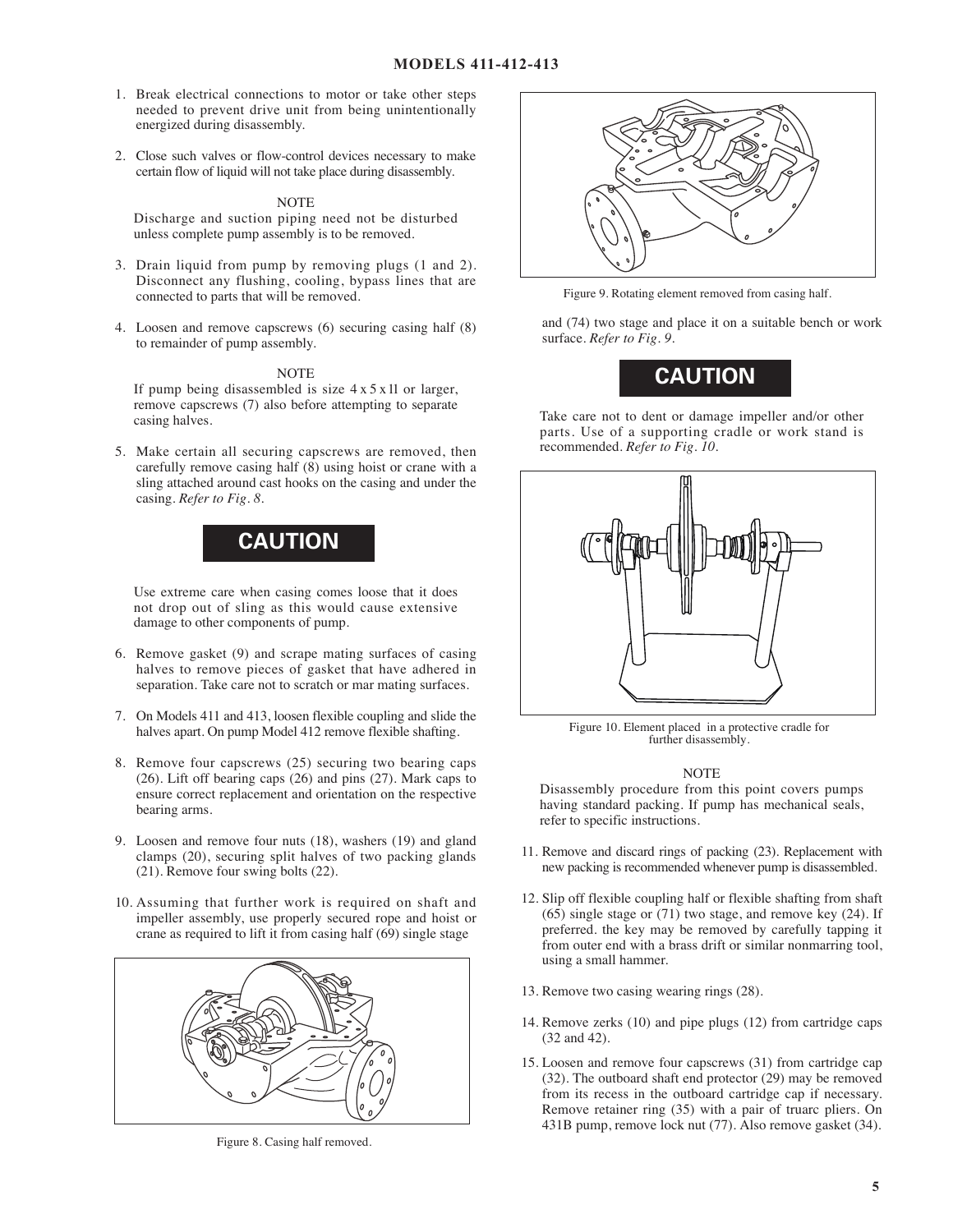NOTE If the unit has a tandem shaft, protector (29) is not used.



Figure 11. Outboard rotating element components removed, illustrating disassembly.

- 16. Outboard bearing (38) is press fitted onto shaft (65). To remove it, place a puller on bearing cartridge (36) and pull cartridge, grease seal (37) and bearing from shaft. The grease seal can be pressed from the bearing cartridge if it needs replacing, then slide slinger (39), lantern ring (52) and bushing (56) off shaft (65) single stage, (71) two stage. *Refer to Fig. 11.*
- 17. Removal of inboard bearing is basically the same as for outboard bearing. Remove capscrews (41) and slide slinger (40), cartridge cap (42), grease seal (43) and gasket (44) off shaft.
- 18. Pull or press off bearing cartridge (45), grease seal (46) and bearing (47). Remove slinger (48), lantern ring (52) and bushing (56) from shaft.
- 19. If pump has right-hand rotation, unscrew and remove outboard sleeve (57) first. Remove O-ring (62) single stage, (58) two stage. If pump has left-hand rotation, unscrew and remove inboard sleeve (64) single stage, (65) two stage first. Remove O-ring (58) single stage, (66) two stage. *Refer to Fig. 12.*



Figure 12. Sleeve and O-ring removed.

20. Key (63) holds impeller (59) and either sleeve (64) if pump is right-hand or sleeve (57) for a left-hand pump. These parts can be removed by pulling impeller from shaft (65) and removing key (63) from its position in keyway and sleeve. Unscrew and remove remaining sleeve and gasket.

- 21. Disassemble wearing ring(s) (61) (optional) from impeller (59) only if necessary. On power frames 5, 6B and 7, remove setscrews (78). Apply a puller and gradually withdraw wearing rings (61) from impeller (59). Wearing rings may have to be cut or trimmed off the impeller. If a lathe is used to trim rings off, use care not to clamp impeller too tight and cause distortion. Also use care not to remove any metal from impeller.
- 22. Remove locking and locating pins (66, 67 and 68) from casing half (69) only if replacement is necessary.
- 23. Nameplate and its securing screws should be removed only if replacement is necessary.
- 24. For pump Model 413 unscrew capscrews (75) to remove motor and motor bracket (74) from casing half (69). The motor can be separated from motor bracket by removing capscrews (73).

#### DISASSEMBLY OF A PUMP WITH MECHANICAL SEALS

- 1. Perform disassembly procedure as previously given through step 8.
- 2. Loosen and remove four nuts (18) and washers (19) thus freeing swing bolts (22) to allow shaft and impeller assembly to be lifted from casing half (69) with sling and hoist or crane as described in paragraph 10.

## **CAUTION**

Use extreme care in moving assembly. Mechanical seal, seats and washers can be cracked by just sliding loose on shaft. To prevent this, wrap seal securely in a shop cloth or other protective covering.

- 3. With shaft and impeller assembly on a suitable bench, cradle, or work stand, loosen and remove pipe plug (12) from inboard cartridge cap (42). Remove grease zerk (10) and capscrews (41) and slide the cartridge cap with grease seal (43) off end of shaft (71). Remove gasket (44).
- 4. Pull or press bearing cartridge (45), grease seal (46) and bearing (47) off shaft. Remove slinger (48).
- 5. One piece gland (49) used with mechanical seal assembly can now be removed from shaft. O-ring (50) can be removed from seal gland if desired.



Exercise great care in removing seal assembly (53) to keep from marring or otherwise damaging precision ground mating surfaces.

- 6. Scribe a mark on shaft sleeves for relocating seal collar on reassembly. Loosen setscrews (55), securing seal collars (54) to shaft sleeves and slide them off.
- 7. Proceed with further disassembly of outboard ball bearing and seal assembly using same basic procedure.
- 8. After removal of mechanical seals, proceed with balance of disassembly in the same manner as described for packing design.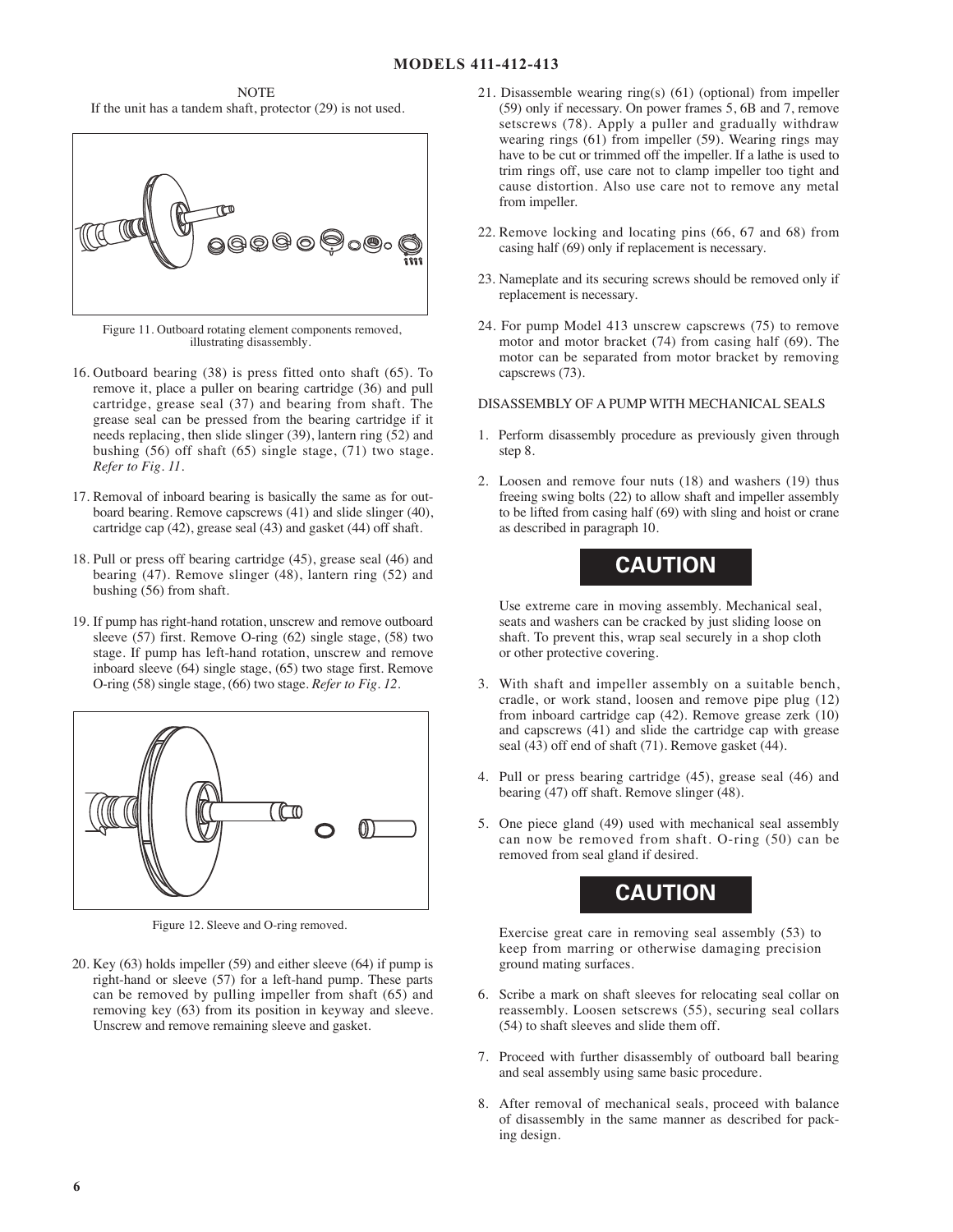#### **MODELS 411-412-413**



Figure 13. Mechanical seal.

#### REASSEMBLY

Reassembly will generally be in reverse order of disassembly. If disassembly was not completed, use only those steps related to your particular repair program.

- 1. Position locating pins (67) in lower casing (69), adding swing bolt pins (68), if used on your pump. Install wearing ring pins (66). Tap pins gently to seat them in place. If nameplate (71) was removed, install it with screws (70). Install O-ring (58) in shaft sleeve (64).
- 2. On a right-hand unit, thread inboard sleeve (64) onto shaft (65) distance A (refer to figure 14) based on pump size. On a left-hand unit, thread outboard sleeve (57) onto the shaft a distance A (refer to figure 15). When the sleeve is in position its keyway should align with keyway on shaft. Coat key and keyway with Loctite® Sealant Grade 242. Insert key (63) into keyways of shaft and sleeve. Tap it firmly in place.
- 3. Coat inside diameters of impeller wearing rings (61) (optional) with Loctite Sealant Grade 271 and press them over hubs of impeller (59). Do not attempt to hammer impeller wear rings into position, since they are a press fit. Use of an arbor press is preferred. However, placing a block of wood over the impeller wearing ring and pressing it in will work satisfactorily. For power frames 5, 6B and 7 only, two setscrews (78) will be installed by drilling into wearing rings and impeller. The opposite surface of the impeller should be protected from damage throughout the procedures by resting it against soft wood on the surface of work bench.

## **CAUTION**

Impeller wearing rings must be given special care because they are press fit. Be sure rings are positioned squarely over hubs of impeller. A soft headed hammer may be used to gently tap impeller wearing rings into correct alignment before they are pressed into place.

4. Coat impeller (59) keyway with Loctite Sealant Grade 242 and slide onto shaft until it is firmly against the shaft sleeve. Place O-ring (58) in shaft sleeve (57) and thread shaft sleeve firmly against the impeller.

#### NOTE

When assembling rotating element of a 410 Series pump, it is important that the curve of the impeller blades is in agreement with pump rotation. *Refer to impeller rotation sketches, Figs. 22–24.*



Carefully check that proper shaft sleeve has been keyed into place for rotation of pump. If correct shaft sleeve is not keyed onto shaft, it can spin loose during operation of pump and cause excessive damage.



Carefully check that the proper shaft sleeve has been keyed into place for rotation of pump. If correct shaft sleeve is not keyed onto shaft, it can spin loose during operation of pump and cause extensive damage.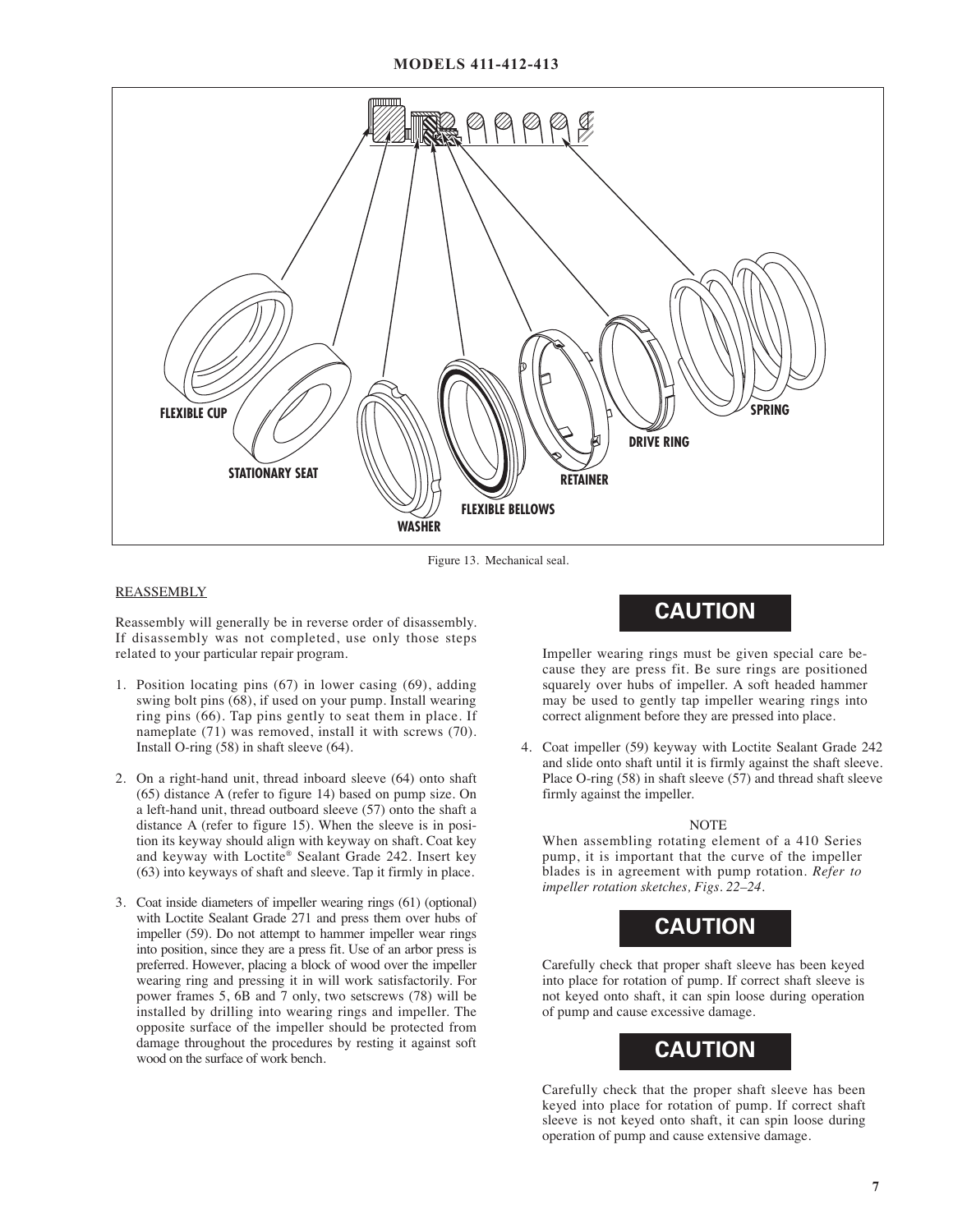5. Install packing or mechanical seals and secure according to the following specific instructions:

#### STANDARD PACKING

- A. Slide a bushing (56) onto each end of shaft. The larger diameter shoulder on these bushings must face away from impeller. Flat washer is standard on newer pumps.
- B. Pump sizes 2 x 2-1/2 x 9, 2 x 2-1/2 x 10 and  $2 \times 2 - 1/2 \times 12$  have one packing ring (23) in front of lantern ring (52). All other pump sizes have two packing rings in front of lantern ring. Stagger the joints in packing rings so pump will not leak excessively.

#### MECHANICAL SEALS

- A. Single Seal and Balanced Single Seals
	- I. Slide one seal lock collar (54), with the step holding setscrews (55) facing the impeller, onto each end of the shaft. Position edge of collar on scribe mark made during disassembly and lock in place.
	- II. Put a light coat of liquid dishwashing detergent on the shaft sleeve. Check rotating parts of seal to make sure they are clean. Spread a light coat of liquid detergent on inside diameters of flexible bellows and washers.
	- III. Place the seal's spring, drive ring, retainer, flexible bellows and washer on the shaft sleeve in respective order. *Refer to Figure 13.*
	- IV. Thoroughly inspect cavity of seal gland (49) for burrs or nicks which would damage seat of the seal. Apply a film of liquid detergent to seal seat and install it in seal gland cavity, taking care to seat it evenly and squarely.

#### NOTE

If it is not possible to insert the seat with fingers, place a cardboard protecting ring, furnished with seal, over lapped face of seat and press into place with a piece of tubing having end cut square. Tubing should be slightly larger than the diameter of the shaft. Remove cardboard after the seat is firmly in place.

## **CAUTION**

Never place a mechanical seal into service after it has been used without replacing or relapping stationary seat and washer faces.

- V. Place O-rings (50) around the seal glands and slide seal glands onto the ends of the shaft.
- 6. Place slinger (39) onto outboard end of the shaft.
- 7. Press grease seal (37) into bearing cartridge (36). On 6B and 7 power frames replace snap ring (35A) on inboard

side of bearing. Place outboard double row ball bearing (38) in bearing cartridge and press these parts onto outboard end of the shaft. Snap retainer ring (35) in place to secure outboard bearing. Place gasket (34) and cartridge cap (32) in position and secure with capscrews (31).

#### NOTE

Both grease zerk holes in bearing cartridges and pipe plug holes in cartridge caps must be facing in opposite directions when assembled.

- 8. Protector (29) can be placed in cartridge cap or if unit has tandem shaft, press a grease seal into cartridge cap and slide a slinger onto shaft.
- 9. Place slinger (48) in inboard end of shaft.
- 10. Press grease seal (46) into bearing cartridge (45). Place inboard ball bearing (47) in bearing cartridge and press this assembly onto inboard end of shaft.
- 11. Press grease seal (43) into cartridge cap (42). Position gasket (44) and cartridge cap against bearing cartridge and secure it in place with capscrews (41). Be sure to align grease zerk holes and pipe plug hole on opposite sides.
- 12. Place slinger (40) onto shaft. Place grease zerks (10) in bearing cartridges and pipe plugs (12) in bearing caps.
- 13. Slide casing wearing rings (28) over impeller hub or optional wearing rings and set rotating element into casing half (69) single stage, (74) two stage. Make certain that drill holes in bottom surface casing wearing rings are located over pins (66) single stage, (69) two stage. The drill hole in casing bushing (61) is over pin (63) previously set in casing half (74).
- 14. Install key (24) in motor end of shaft (69) single stage, (71) two stage. Check positioning and alignment of packing rings or seal components, install swing bolts (22) and split gland halves (21) if pump has packing. Position clamps (20), washers (19) and nuts (18), securing loosely in place. Swing bolts (22) are set over pins on smaller units. On larger units, swing bolts are held in place by capscrews (7) after casing half (8) is in position.
- 15. Place pins (27) into bearing cartridges. Place bearing caps (26) in position and secure with capscrews (25).
- 16. Position new casing gaskets (9) on lower casing half. Set casing half (8) in place. Secure it to lower casing half with capscrews (6). Pins (67) single stage, (72) two stage are used as a means of locating the position of casing halves.
- 17. On larger pumps, thread in capscrews (7), making sure they are placed through eye of swing bolts (22).
- 18. Place drain plugs (1) and (2) back in casing halves.
- 19. On pump Model 413, set the motor on motor bracket (74) single stage, (80) two stage and fasten them together with capscrews and nuts. Slide flexible coupling halves onto pump and motor shafts. Attach motor bracket to casing with capscrews. Connect flexible coupling halves.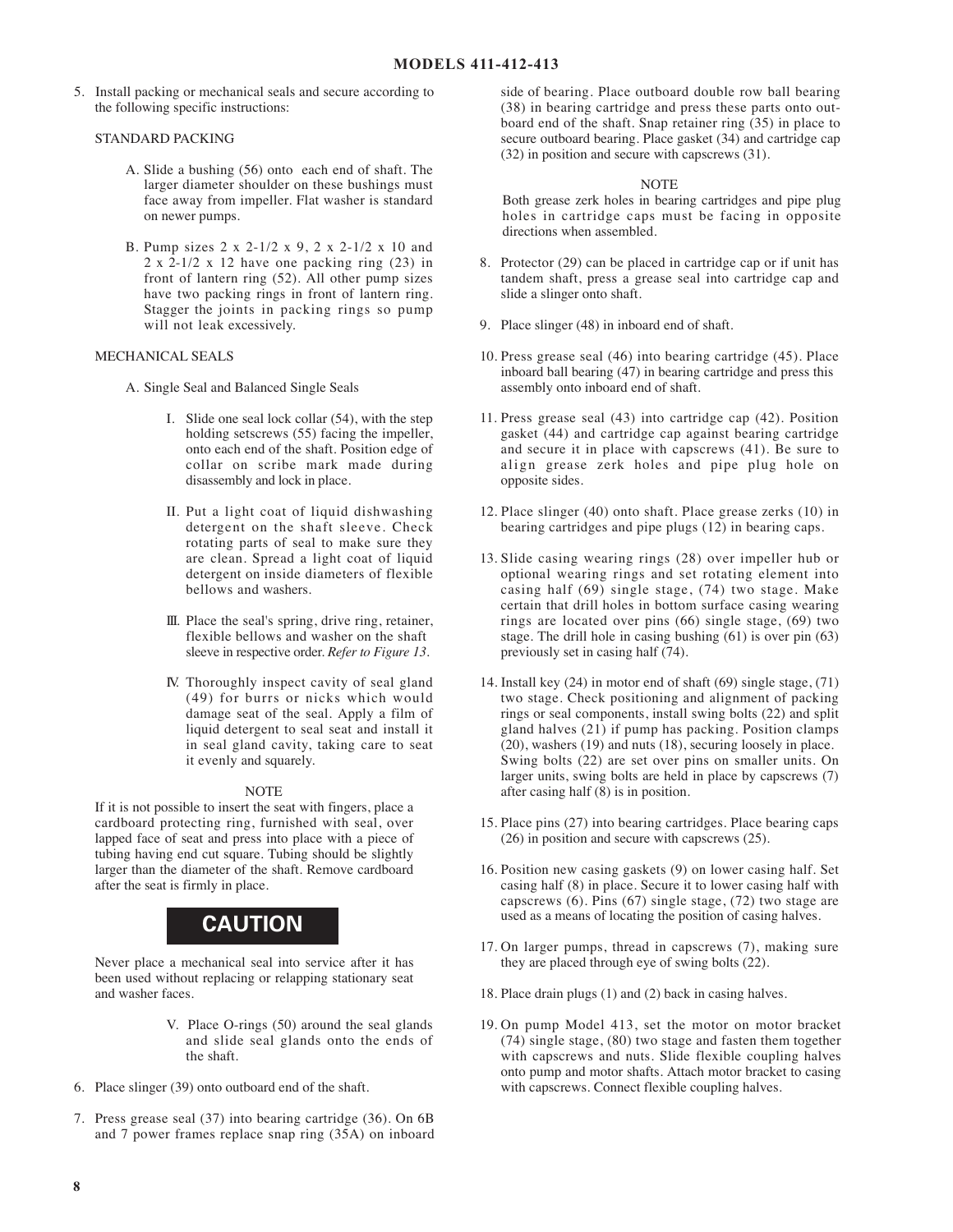- 20. On pump Model 412, attach flexible shafting. Ideal joint operating angle is 1º to 5º on pump Model 411. If lower casing was removed from the base, see section on Installation for proper methods of realigning pump to motor and piping.
- 21. Replace any flushing, cooling, bypass or drain lines that were removed from the pump. Connect electricity back to the motor.

#### STARTING PUMP AFTER REASSEMBLY

Do not start pump until all air and vapor have been bled, making sure that there is liquid in pump to provide necessary lubrication.

#### NOTE

Do not overtighten standard packing assembly before returning unit to operation. Jog the pump to check for proper rotation. Then allow pump to run for a short time, gradually tightening nuts (18) until dripping has been reduced to its normal level.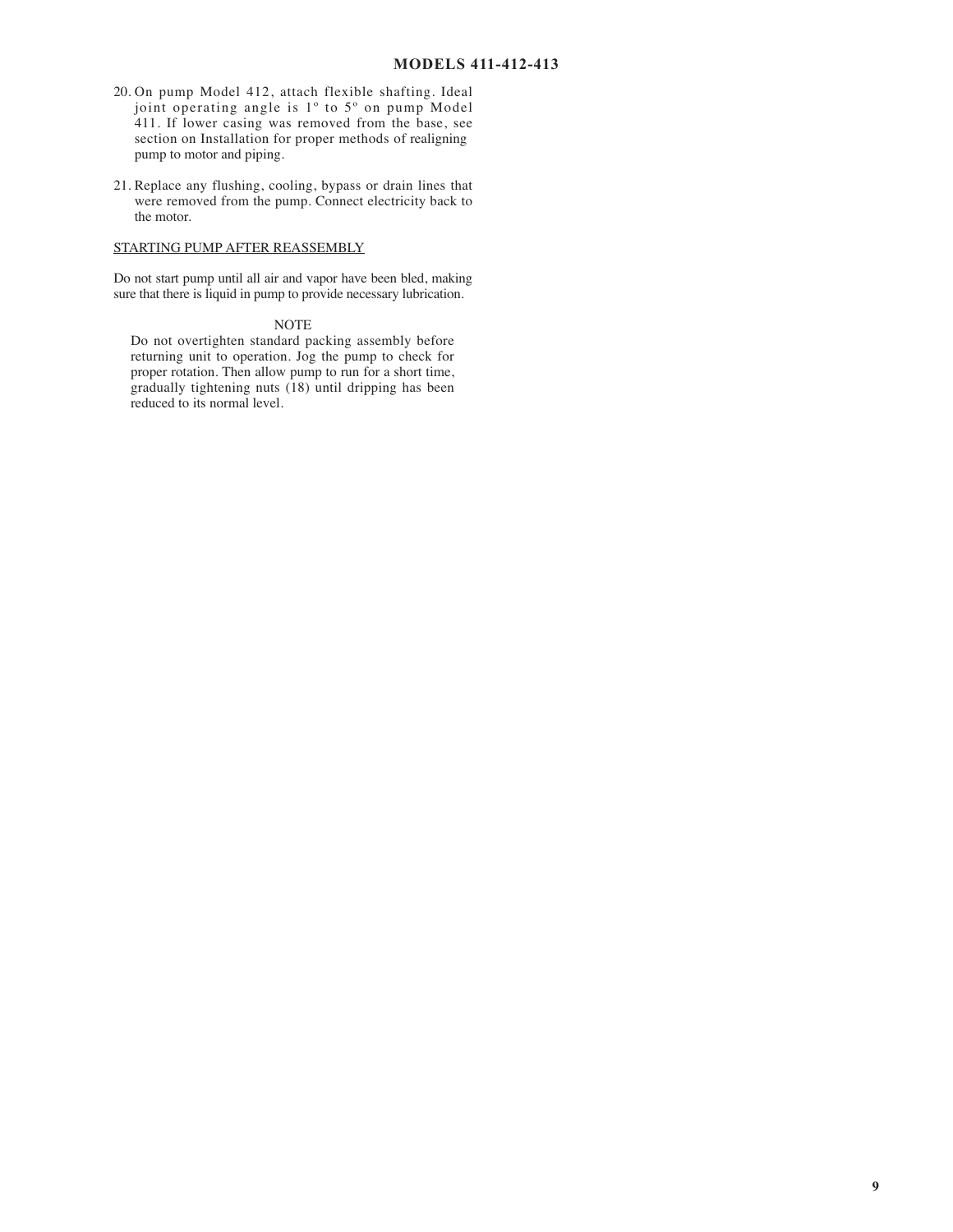

Figure 14. Locating shaft sleeve on shaft, **Right-hand Rotation.**



Figure 15. Locating shaft sleeve on shaft, **Left-hand Rotation.**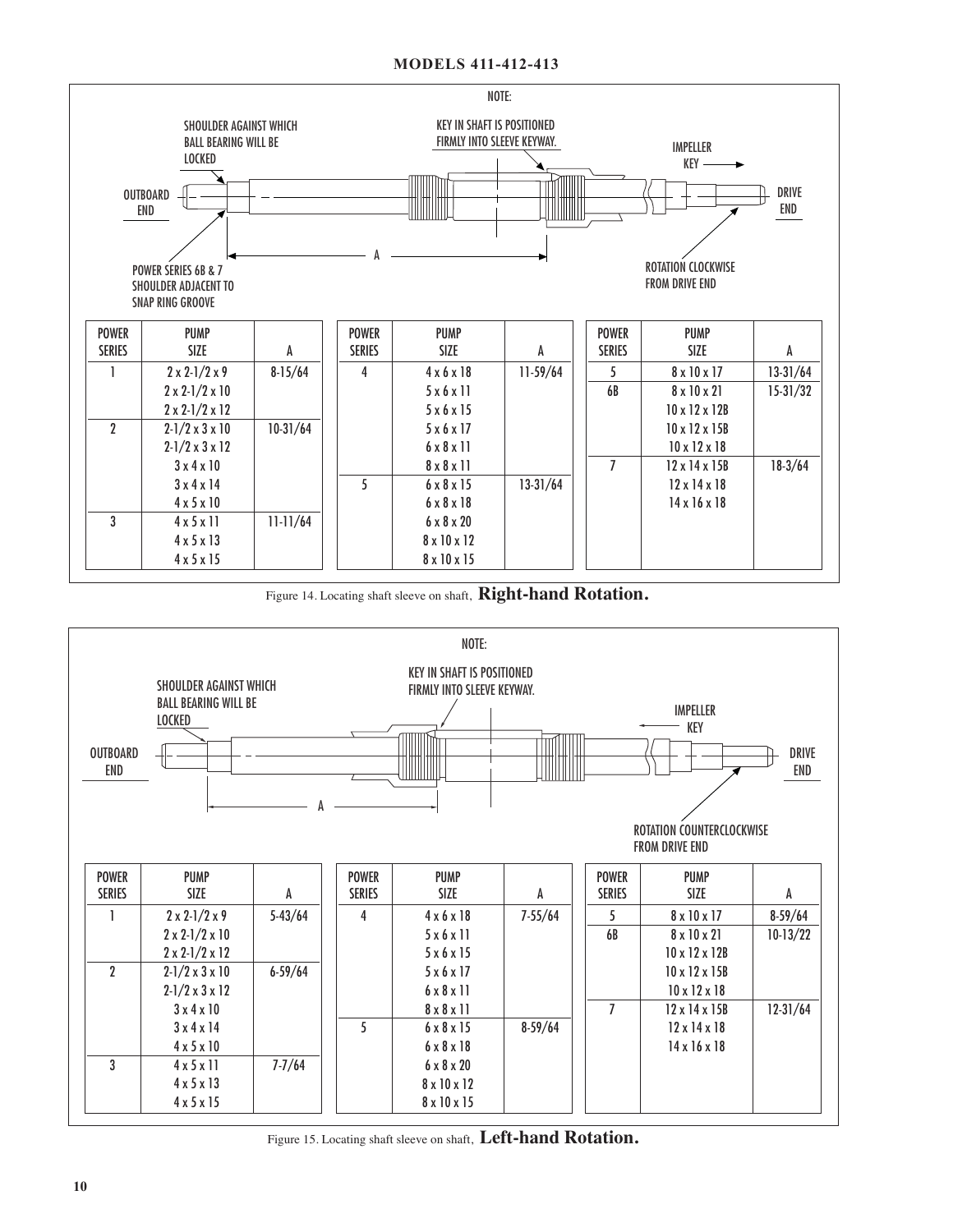#### MODEL 411 LIST OF PARTS (See Figure 21)

|     | Plug                  | 26. | Bearing Cap         | 43. | Grease Seal  | 59. | Impeller     |
|-----|-----------------------|-----|---------------------|-----|--------------|-----|--------------|
|     | Plug                  | 27. | Pin                 | 44. | Gasket       | 61. | Wearing Ring |
| 6.  | Capscrew              | 28. | <b>Wearing Ring</b> | 45. | Cartridge    | 62. | $O$ -ring    |
| 7.  | Capscrew              | 29. | Protector           | 46. | Grease Seal  | 63. | Key          |
| 8.  | Casing                | 31. | Capscrew            | 47. | Bearing      | 64. | Sleeve       |
| 9.  | Gasket                | 32. | Cartridge Cap       | 48. | Slinger      | 65. | Shaft        |
| 10. | <b>Grease Fitting</b> | 34. | Gasket              | 49. | Gland        | 66. | Pin          |
| 12. | Plug                  |     | 35. Retaining Ring  | 50. | $O$ -ring    | 67. | Pin          |
| 18. | Nut                   |     | 35A. Retaining Ring | 51. | $O$ -ring    | 68. | Pin          |
| 19. | Washer                | 36. | Cartridge           | 52. | Lantern Ring | 69. | Casing       |
| 20. | Clamp                 | 37. | Grease Seal         | 53. | Seal         | 70. | Drive Screw  |
| 21. | Gland Half            | 38. | Bearing             | 54. | Collar       | 71. | Nameplate    |
| 22. | Swing Bolt            | 39. | Slinger             | 55. | Setscrew     | 78. | Setscrew     |
| 23. | Packing               | 40. | Slinger             | 56. | Bushing      |     |              |
| 24. | Key                   | 41. | Capscrew            | 57. | Sleeve       |     |              |
| 25. | Capscrew              | 42. | Cartridge Cap       | 58. | $O$ -ring    |     |              |

#### 1. Plug 2. Plug 6. Capscrew 7. Capscrew 8. Casing 9. Gasket 10. Grease Fitting 12. Plug 18. Nut 19. Washer 20. Clamp 21. Gland Half 22. Swing Bolt 23. Packing 24. Key 25. Capscrew 26. Bearing Cap 27. Pin 28. Wearing Ring 29. Protector 31. Capscrew 32. Cartridge Cap 34. Gasket 35. Retaining Ring 35A. Retaining Ring 36. Cartridge 37. Grease Seal 38. Bearing 39. Slinger 40. Slinger 41. Capscrew 42. Cartridge Cap 43. Grease Seal 44. Gasket 45. Cartridge 46. Grease Seal 47. Bearing 48. Slinger 49. Gland 50. O-ring 51. O-ring 52. Lantern Ring 53. Seal 54. Collar 55. Setscrew 56. Bushing 57. Sleeve 58. Gasket 59. Impeller 61. Wearing Ring 62. Gasket 63. Key 64. Sleeve 65. Shaft 66. Pin 67. Pin 68. Pin 69. Casing 70. Drive Screw<br>71. Nameplate Nameplate 76. Capscrew 77. Base 78. Setscrew MODEL 412 LIST OF PARTS (See Figure 22)

| MODEL 413 LIST OF PARTS (See Figure 23) |                       |     |                       |     |                     |     |                |  |  |  |
|-----------------------------------------|-----------------------|-----|-----------------------|-----|---------------------|-----|----------------|--|--|--|
|                                         | Plug                  | 27. | Pin                   | 45. | Cartridge           | 63. | Key            |  |  |  |
|                                         | Plug                  | 28. | Wearing Ring          | 46. | Grease Seal         | 64. | Sleeve         |  |  |  |
| 6.                                      | Capscrew              | 29. | Protector             | 47. | Bearing             | 65. | Shaft          |  |  |  |
|                                         | Capscrew              | 31. | Capscrew              | 48. | Slinger             | 66. | Pin            |  |  |  |
| 8.                                      | Casing                | 32. | Cartridge Cap         | 49. | Gland               | 67. | Pin            |  |  |  |
| 9.                                      | Gasket                | 34. | Gasket                | 50. | $O$ -ring           | 68. | Pin            |  |  |  |
| 10.                                     | <b>Grease Fitting</b> | 35. | <b>Retaining Ring</b> | 51. | $O$ -ring           | 69  | Casing         |  |  |  |
| 12.                                     | Plug                  |     | 35A. Retaining Ring   | 52. | Lantern Ring        | 70. | Drive Screw    |  |  |  |
| 18.                                     | Nut                   | 36. | Cartridge             | 53. | Seal                | 71. | Nameplate      |  |  |  |
| 19.                                     | Washer                | 37. | Grease Seal           | 54. | Collar              | 73. | Capscrew       |  |  |  |
| 20.                                     | Clamp                 | 38. | Bearing               | 55. | Setscrew            | 74. | <b>Bracket</b> |  |  |  |
| 21                                      | <b>Gland Half</b>     | 39. | Slinger               | 56. | <b>Bushing</b>      | 75. | Capscrew       |  |  |  |
| 22.                                     | <b>Swing Bolt</b>     | 40. | Slinger               | 57. | Sleeve              | 76. | Capscrew       |  |  |  |
| 23.                                     | Packing               | 41. | Capscrew              | 58. | Gasket              | 77. | Base           |  |  |  |
| 24.                                     | Key                   | 42. | Cartridge Cap         | 59. | Impeller            | 78  | Setscrew       |  |  |  |
| 25.                                     | Capscrew              | 43. | Grease Seal           | 61. | <b>Wearing Ring</b> |     |                |  |  |  |
| 26.                                     | Bearing Cap           | 44. | Gasket                | 62. | Gasket              |     |                |  |  |  |

Figure 20.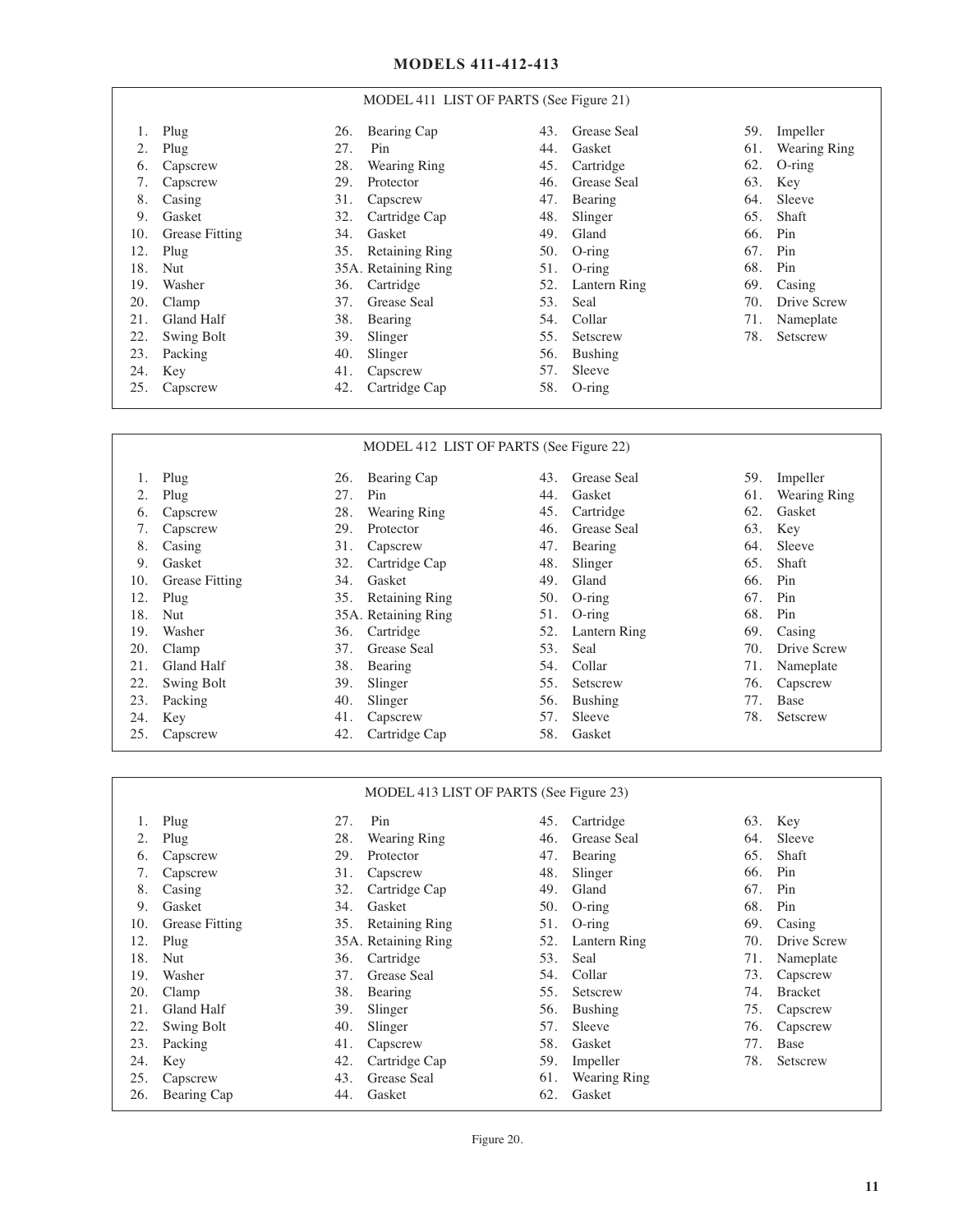

Figure 21. Model 411 exploded view.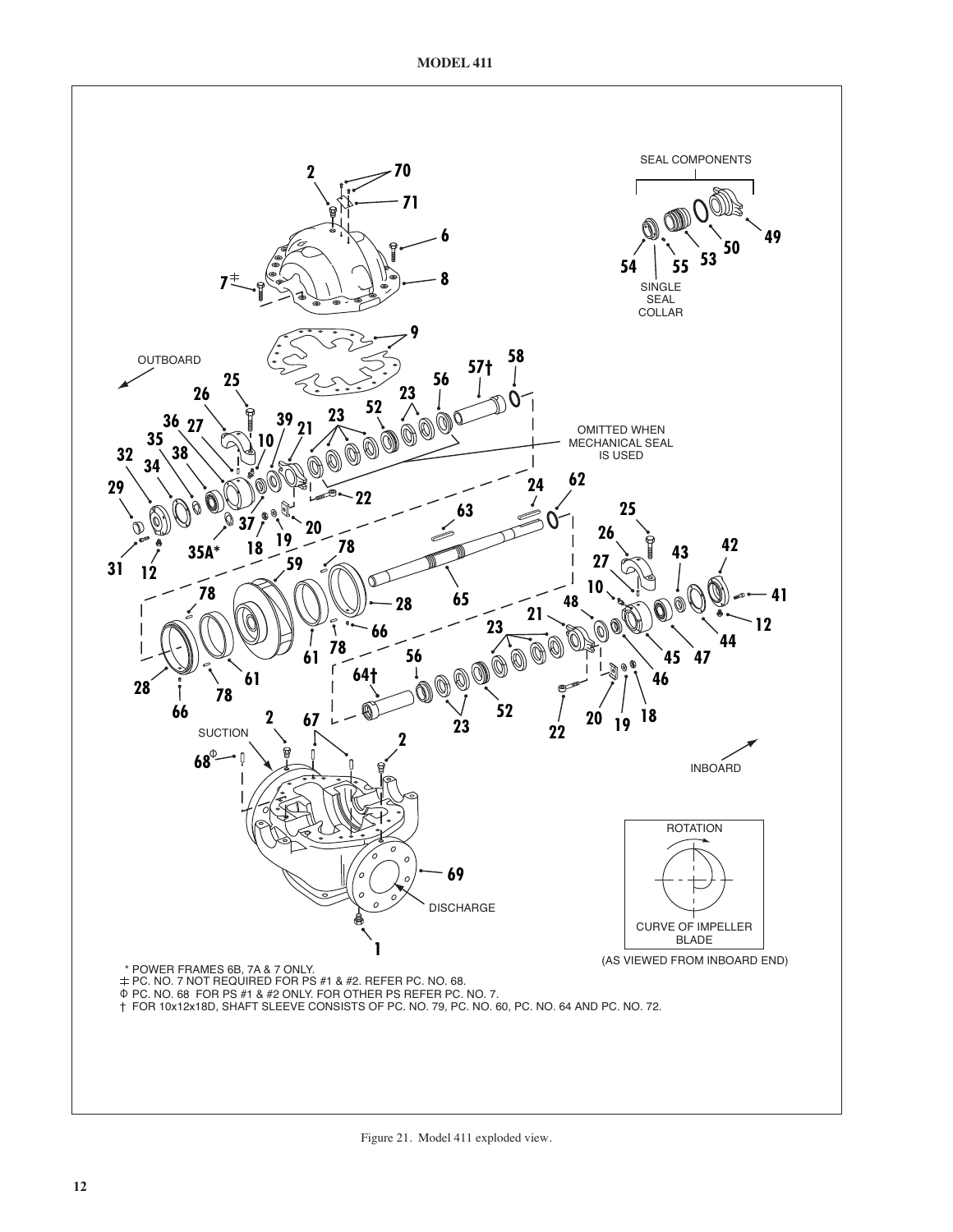

Figure 22. Model 412 exploded view.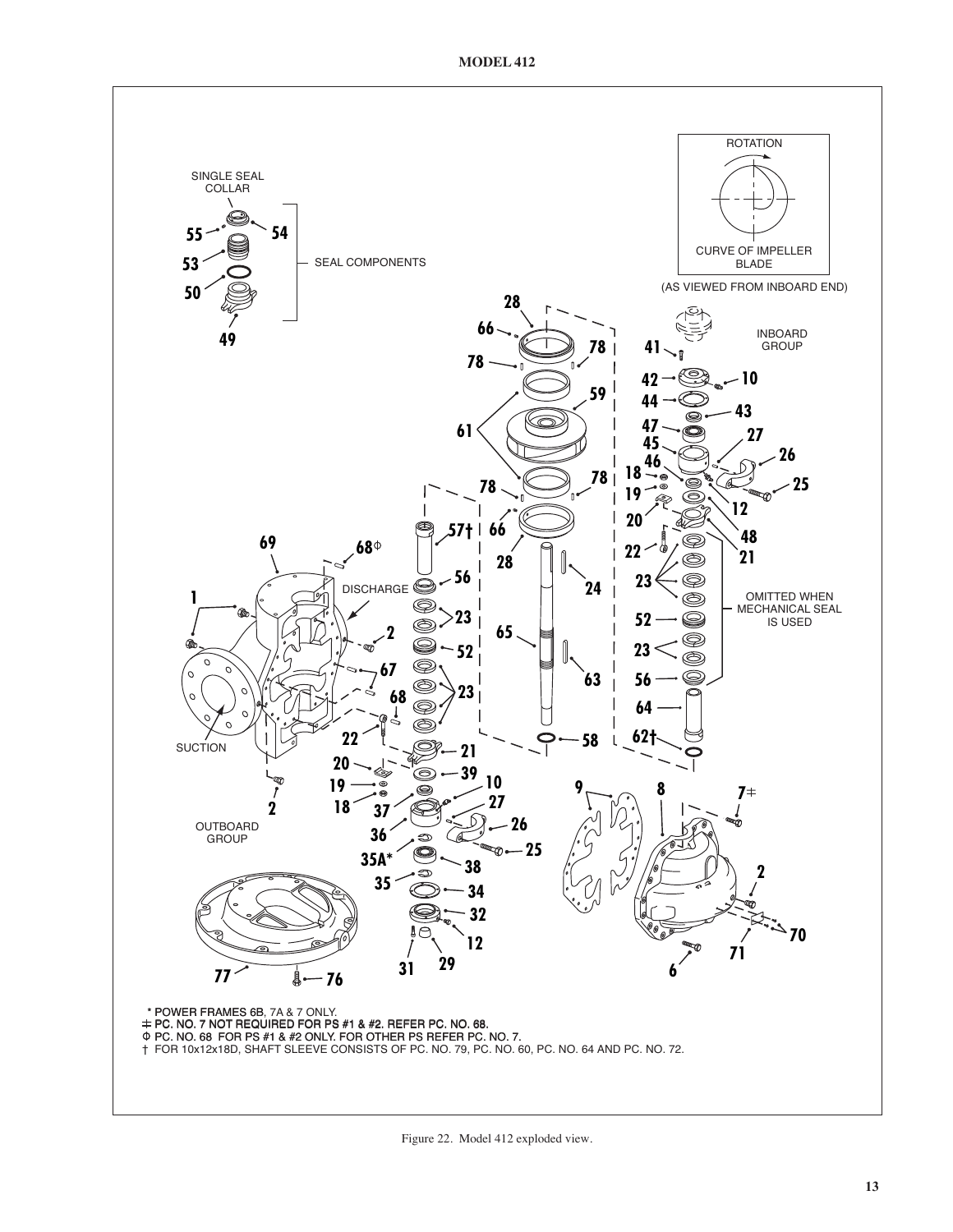**MODEL 413**



Figure 23. Model 413 exploded view.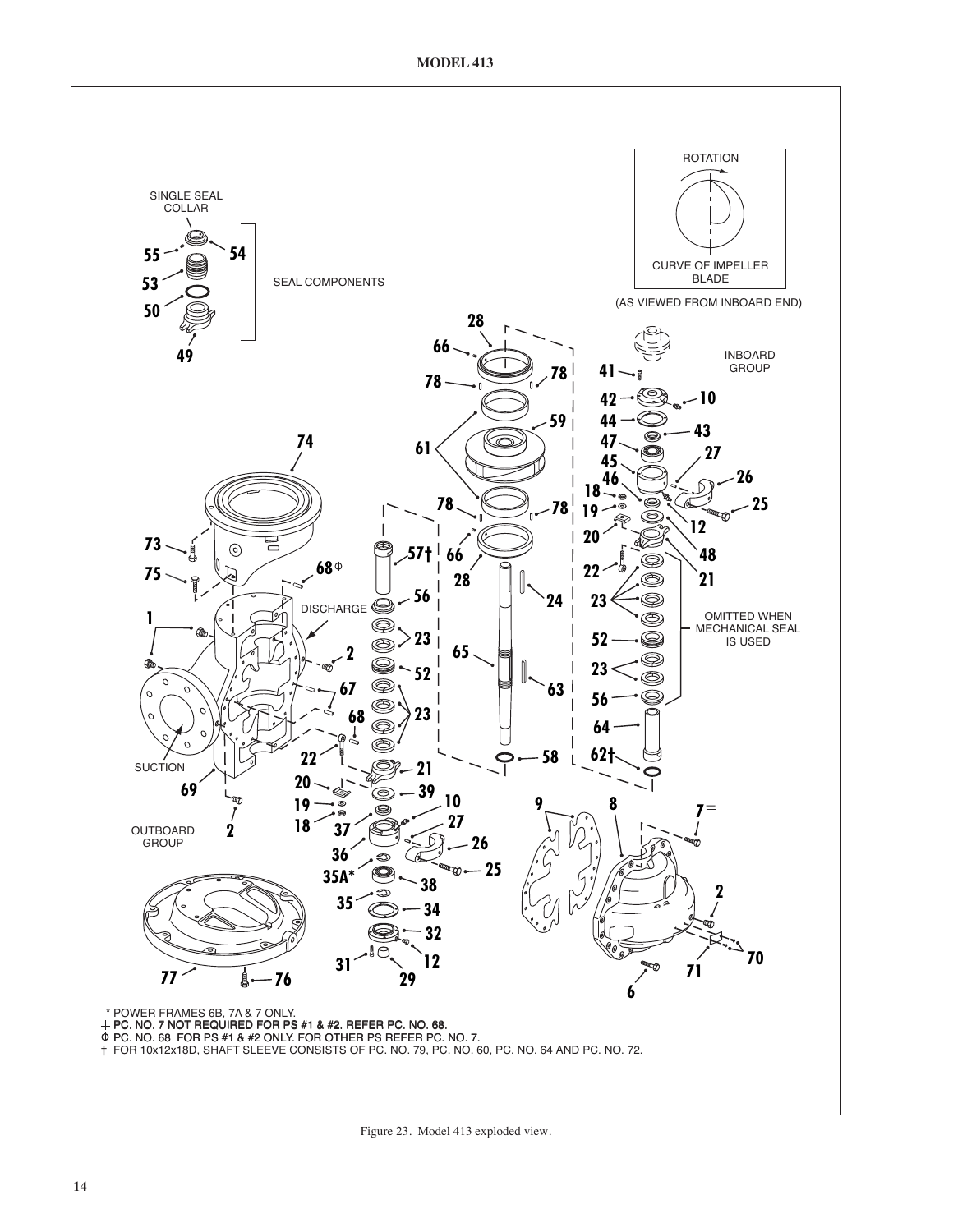# **NOTE**

**When ordering spare parts, always include the pump type, size, serial number and the piece number from the exploded view in this manual.**

**Order all parts from your local authorized distributor or the factory at Aurora, Illinois.**